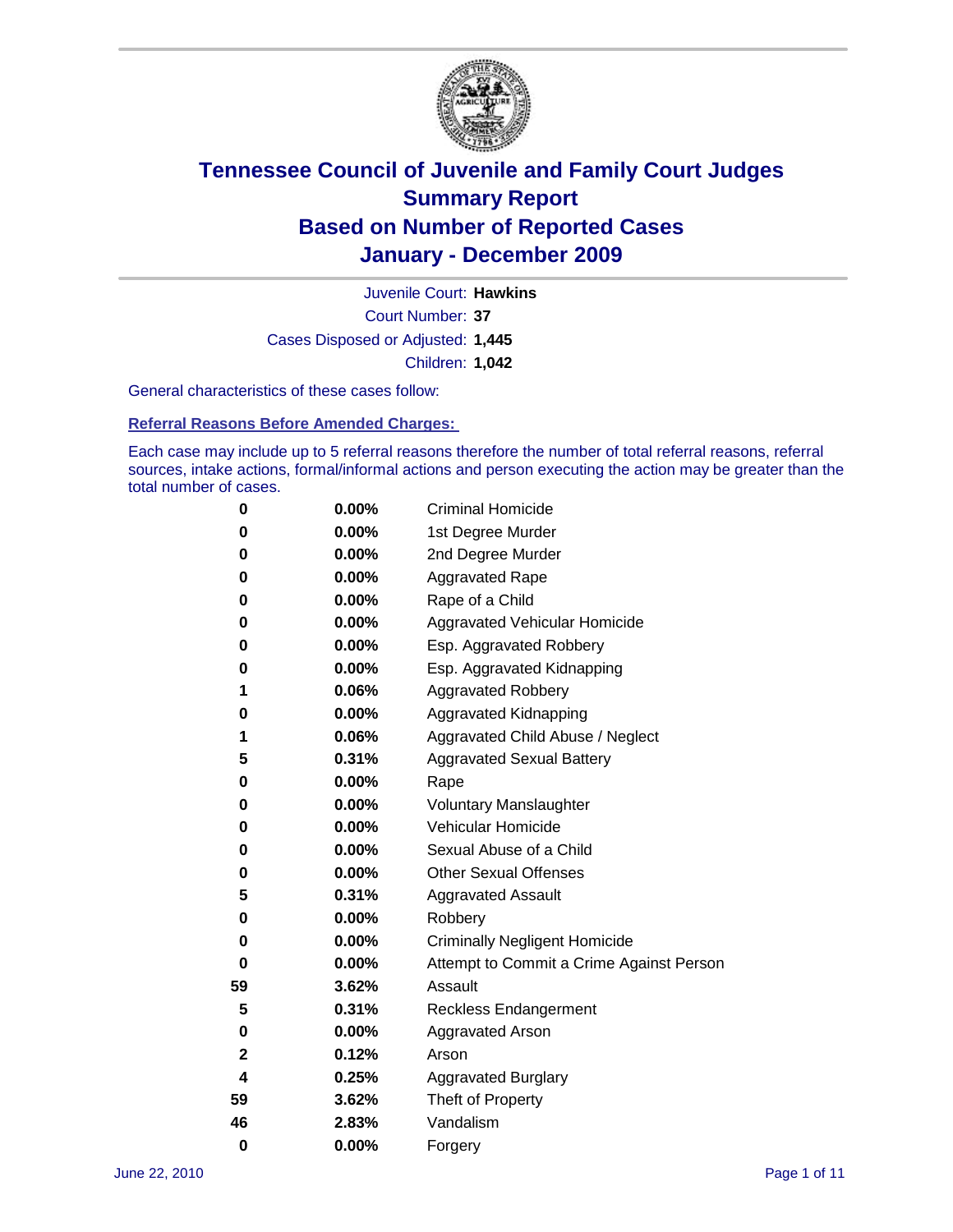

Court Number: **37** Juvenile Court: **Hawkins** Cases Disposed or Adjusted: **1,445** Children: **1,042**

#### **Referral Reasons Before Amended Charges:**

Each case may include up to 5 referral reasons therefore the number of total referral reasons, referral sources, intake actions, formal/informal actions and person executing the action may be greater than the total number of cases.

| $\bf{0}$     | 0.00%    | <b>Worthless Checks</b>                                     |
|--------------|----------|-------------------------------------------------------------|
| 0            | 0.00%    | Illegal Possession / Fraudulent Use of Credit / Debit Cards |
| 11           | 0.68%    | <b>Burglary</b>                                             |
| $\bf{0}$     | 0.00%    | Unauthorized Use of a Vehicle                               |
| 0            | $0.00\%$ | <b>Cruelty to Animals</b>                                   |
| 1            | 0.06%    | Sale of Controlled Substances                               |
| 29           | 1.78%    | <b>Other Drug Offenses</b>                                  |
| 16           | 0.98%    | Possession of Controlled Substances                         |
| $\mathbf 0$  | $0.00\%$ | <b>Criminal Attempt</b>                                     |
| 5            | 0.31%    | Carrying Weapons on School Property                         |
| 3            | 0.18%    | Unlawful Carrying / Possession of a Weapon                  |
| 0            | $0.00\%$ | <b>Evading Arrest</b>                                       |
| 0            | 0.00%    | Escape                                                      |
| $\mathbf{2}$ | 0.12%    | Driving Under Influence (DUI)                               |
| 33           | 2.03%    | Possession / Consumption of Alcohol                         |
| 1            | 0.06%    | Resisting Stop, Frisk, Halt, Arrest or Search               |
| 0            | $0.00\%$ | <b>Aggravated Criminal Trespass</b>                         |
| 1            | 0.06%    | Harassment                                                  |
| 0            | 0.00%    | Failure to Appear                                           |
| 4            | 0.25%    | Filing a False Police Report                                |
| 1            | 0.06%    | Criminal Impersonation                                      |
| 30           | 1.84%    | <b>Disorderly Conduct</b>                                   |
| 6            | 0.37%    | <b>Criminal Trespass</b>                                    |
| $\bf{0}$     | 0.00%    | <b>Public Intoxication</b>                                  |
| 0            | $0.00\%$ | Gambling                                                    |
| 212          | 13.02%   | <b>Traffic</b>                                              |
| 0            | $0.00\%$ | Local Ordinances                                            |
| 0            | $0.00\%$ | Violation of Wildlife Regulations                           |
| 1            | 0.06%    | Contempt of Court                                           |
| 54           | 3.32%    | Violation of Probation                                      |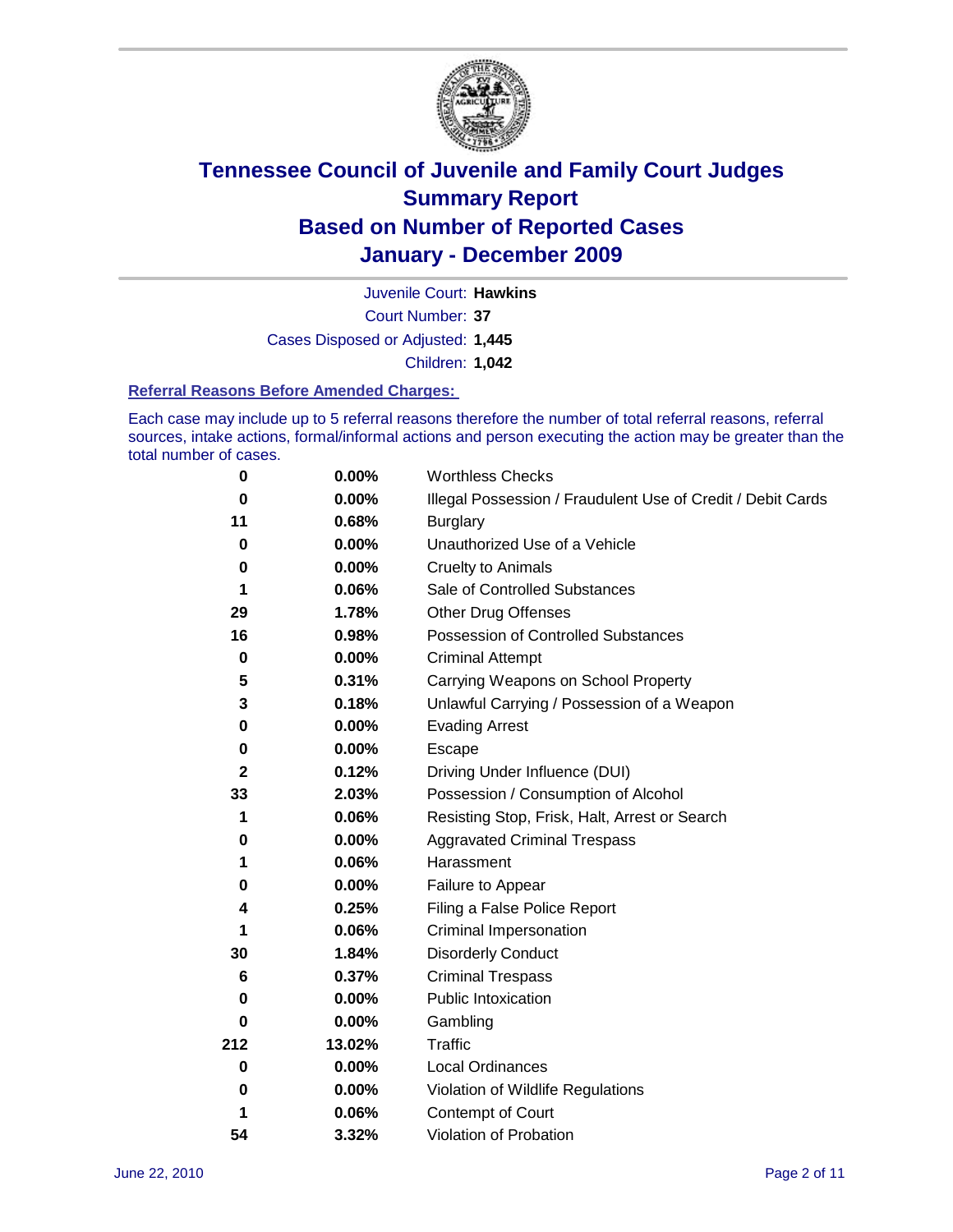

Court Number: **37** Juvenile Court: **Hawkins** Cases Disposed or Adjusted: **1,445** Children: **1,042**

#### **Referral Reasons Before Amended Charges:**

Each case may include up to 5 referral reasons therefore the number of total referral reasons, referral sources, intake actions, formal/informal actions and person executing the action may be greater than the total number of cases.

| 0        | 0.00%   | Violation of Aftercare                 |
|----------|---------|----------------------------------------|
| 18       | 1.11%   | <b>Unruly Behavior</b>                 |
| 145      | 8.91%   | Truancy                                |
| 16       | 0.98%   | In-State Runaway                       |
| 0        | 0.00%   | Out-of-State Runaway                   |
| 106      | 6.51%   | Possession of Tobacco Products         |
|          | 0.06%   | Violation of a Valid Court Order       |
| 1        | 0.06%   | Violation of Curfew                    |
| 0        | 0.00%   | Sexually Abused Child                  |
| $\bf{0}$ | 0.00%   | <b>Physically Abused Child</b>         |
| 78       | 4.79%   | Dependency / Neglect                   |
| 13       | 0.80%   | <b>Termination of Parental Rights</b>  |
| 0        | 0.00%   | <b>Violation of Pretrial Diversion</b> |
| 0        | 0.00%   | Violation of Informal Adjustment       |
| 0        | 0.00%   | <b>Judicial Review</b>                 |
| 0        | 0.00%   | <b>Administrative Review</b>           |
| 69       | 4.24%   | <b>Foster Care Review</b>              |
| 252      | 15.48%  | Custody                                |
| 11       | 0.68%   | Visitation                             |
| 15       | 0.92%   | Paternity / Legitimation               |
| 3        | 0.18%   | <b>Child Support</b>                   |
| $\bf{0}$ | 0.00%   | <b>Request for Medical Treatment</b>   |
| 0        | 0.00%   | <b>Consent to Marry</b>                |
| 303      | 18.61%  | Other                                  |
| 1,628    | 100.00% | <b>Total Referrals</b>                 |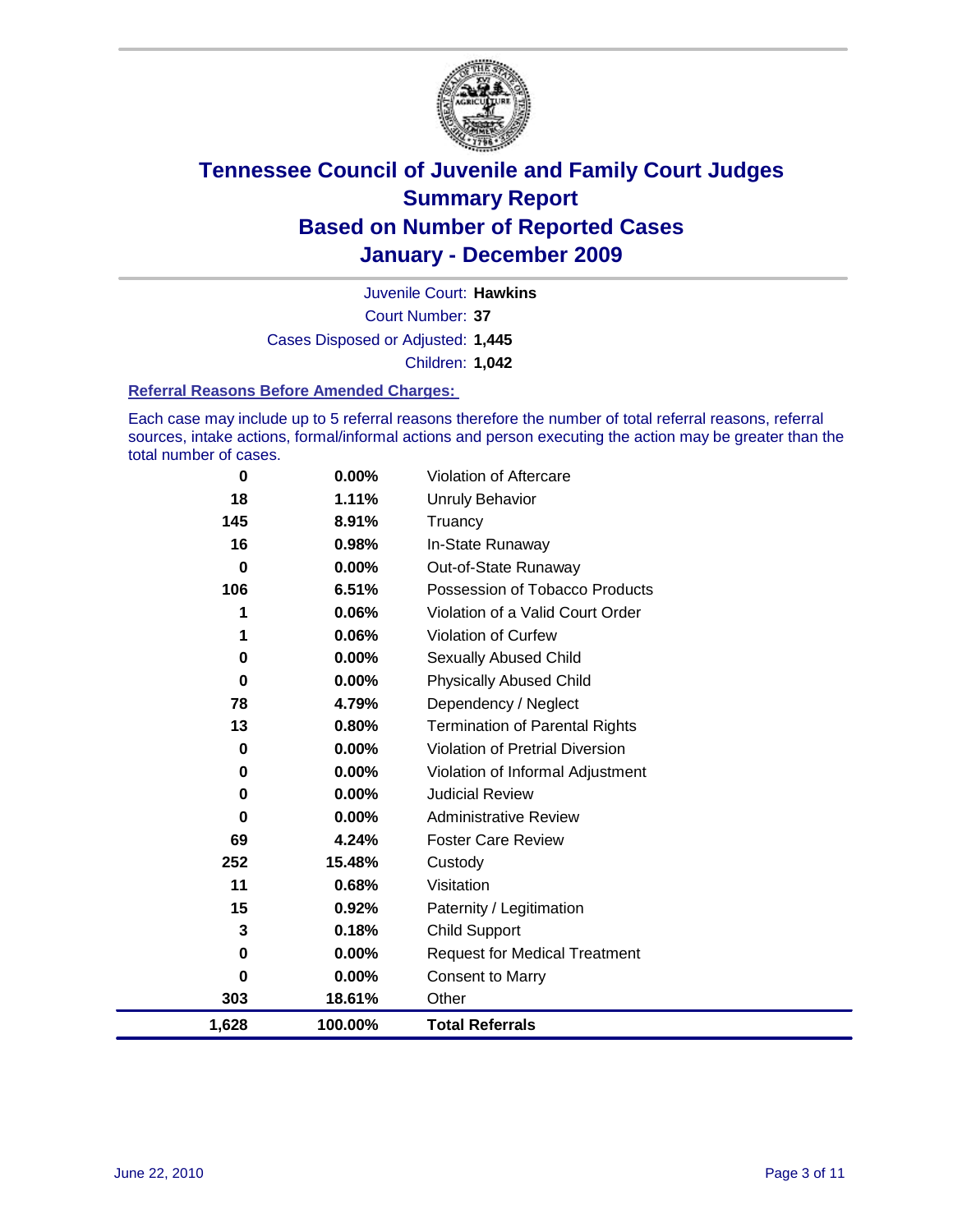

| 1,628                      | 100.00%                           | <b>Total Referral Sources</b>     |  |  |  |
|----------------------------|-----------------------------------|-----------------------------------|--|--|--|
| 44                         | 2.70%                             | Other                             |  |  |  |
| 0                          | 0.00%                             | Unknown                           |  |  |  |
| 0                          | 0.00%                             | Hospital                          |  |  |  |
| $\mathbf{2}$               | 0.12%                             | Child & Parent                    |  |  |  |
| 26                         | 1.60%                             | Victim                            |  |  |  |
| 0                          | 0.00%                             | <b>Other Court</b>                |  |  |  |
| 14                         | 0.86%                             | Social Agency                     |  |  |  |
| 178                        | 10.93%                            | <b>Court Staff</b>                |  |  |  |
| 0                          | 0.00%                             | <b>District Attorney's Office</b> |  |  |  |
| 24                         | 1.47%                             | Other State Department            |  |  |  |
| 262                        | 16.09%                            | <b>DCS</b>                        |  |  |  |
| 1                          | 0.06%                             | <b>CSA</b>                        |  |  |  |
| 295                        | 18.12%                            | School                            |  |  |  |
| 0                          | 0.00%                             | Self                              |  |  |  |
| 98                         | 6.02%                             | <b>Relatives</b>                  |  |  |  |
| 179                        | 11.00%                            | Parents                           |  |  |  |
| 505                        | 31.02%                            | Law Enforcement                   |  |  |  |
| <b>Referral Sources: 1</b> |                                   |                                   |  |  |  |
|                            | Children: 1,042                   |                                   |  |  |  |
|                            | Cases Disposed or Adjusted: 1,445 |                                   |  |  |  |
|                            |                                   | Court Number: 37                  |  |  |  |
|                            |                                   |                                   |  |  |  |
|                            | Juvenile Court: Hawkins           |                                   |  |  |  |

### **Age of Child at Referral: 2**

| 1,042 | 100.00% | <b>Total Child Count</b> |
|-------|---------|--------------------------|
| 0     | 0.00%   | Unknown                  |
| 35    | 3.36%   | Ages 19 and Over         |
| 220   | 21.11%  | Ages 17 through 18       |
| 273   | 26.20%  | Ages 15 through 16       |
| 113   | 10.84%  | Ages 13 through 14       |
| 71    | 6.81%   | Ages 11 through 12       |
| 330   | 31.67%  | Ages 10 and Under        |
|       |         |                          |

<sup>1</sup> If different than number of Referral Reasons (1628), verify accuracy of your court's data.

<sup>2</sup> One child could be counted in multiple categories, verify accuracy of your court's data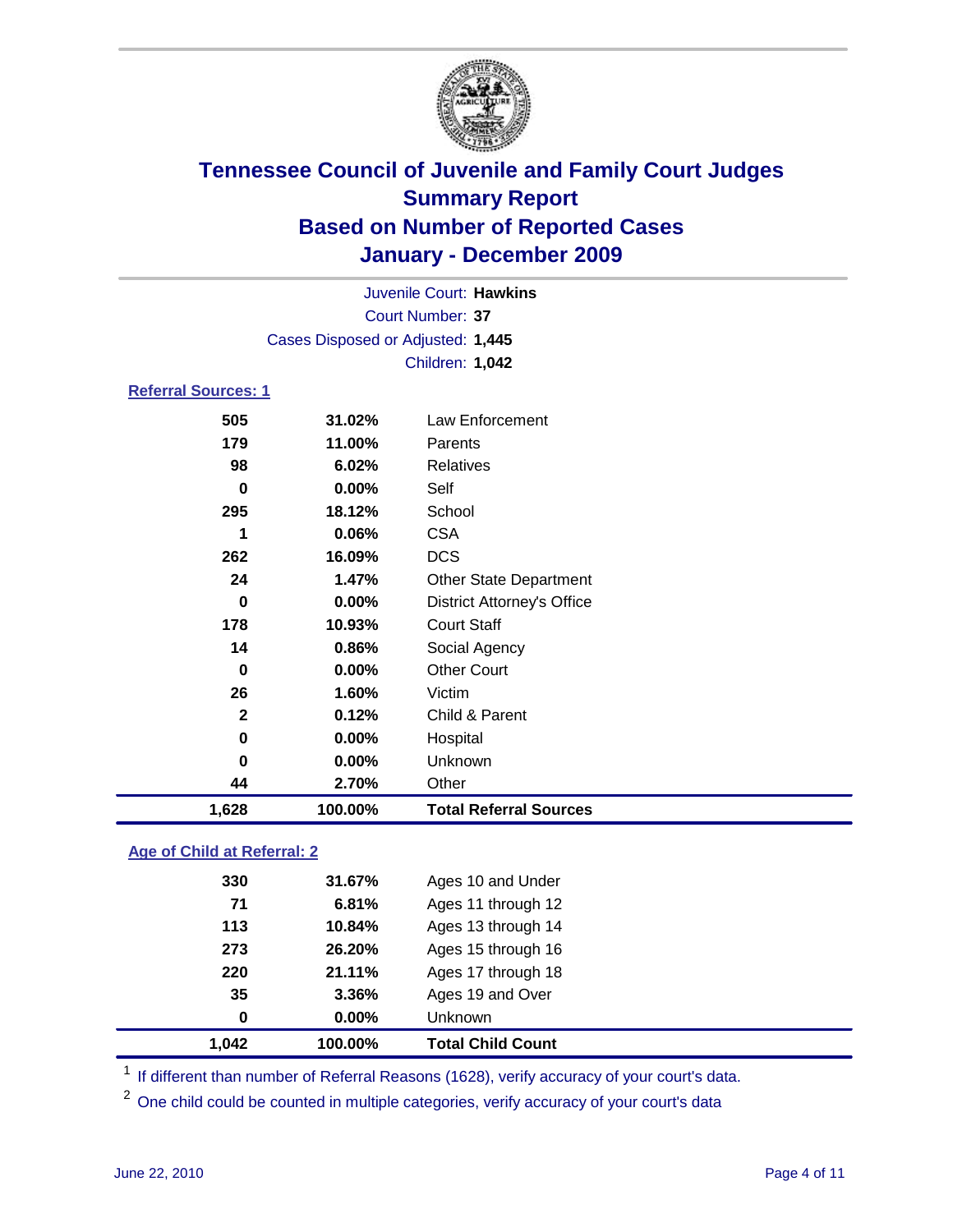

| Juvenile Court: Hawkins                 |                                   |                          |  |  |  |
|-----------------------------------------|-----------------------------------|--------------------------|--|--|--|
|                                         | Court Number: 37                  |                          |  |  |  |
|                                         | Cases Disposed or Adjusted: 1,445 |                          |  |  |  |
|                                         | Children: 1,042                   |                          |  |  |  |
| Sex of Child: 1                         |                                   |                          |  |  |  |
| 572                                     | 54.89%                            | Male                     |  |  |  |
| 470                                     | 45.11%                            | Female                   |  |  |  |
| $\mathbf 0$                             | 0.00%                             | Unknown                  |  |  |  |
| 1,042                                   | 100.00%                           | <b>Total Child Count</b> |  |  |  |
| Race of Child: 1                        |                                   |                          |  |  |  |
| 1,019                                   | 97.79%                            | White                    |  |  |  |
| 18                                      | 1.73%                             | African American         |  |  |  |
| $\mathbf 0$                             | 0.00%                             | Native American          |  |  |  |
| $\mathbf 0$                             | 0.00%                             | Asian                    |  |  |  |
| $\mathbf 0$                             | 0.00%                             | Mixed                    |  |  |  |
| 5                                       | 0.48%                             | Unknown                  |  |  |  |
| 1,042                                   | 100.00%                           | <b>Total Child Count</b> |  |  |  |
| <b>Hispanic Origin: 1</b>               |                                   |                          |  |  |  |
| 6                                       | 0.58%                             | Yes                      |  |  |  |
| 1,035                                   | 99.33%                            | <b>No</b>                |  |  |  |
| 1                                       | 0.10%                             | Unknown                  |  |  |  |
| 1,042                                   | 100.00%                           | <b>Total Child Count</b> |  |  |  |
| <b>School Enrollment of Children: 1</b> |                                   |                          |  |  |  |
| 814                                     | 78.12%                            | Yes                      |  |  |  |
| 226                                     | 21.69%                            | No                       |  |  |  |
| $\overline{2}$                          | 0.19%                             | Unknown                  |  |  |  |
| 1,042                                   | 100.00%                           | <b>Total Child Count</b> |  |  |  |

<sup>1</sup> One child could be counted in multiple categories, verify accuracy of your court's data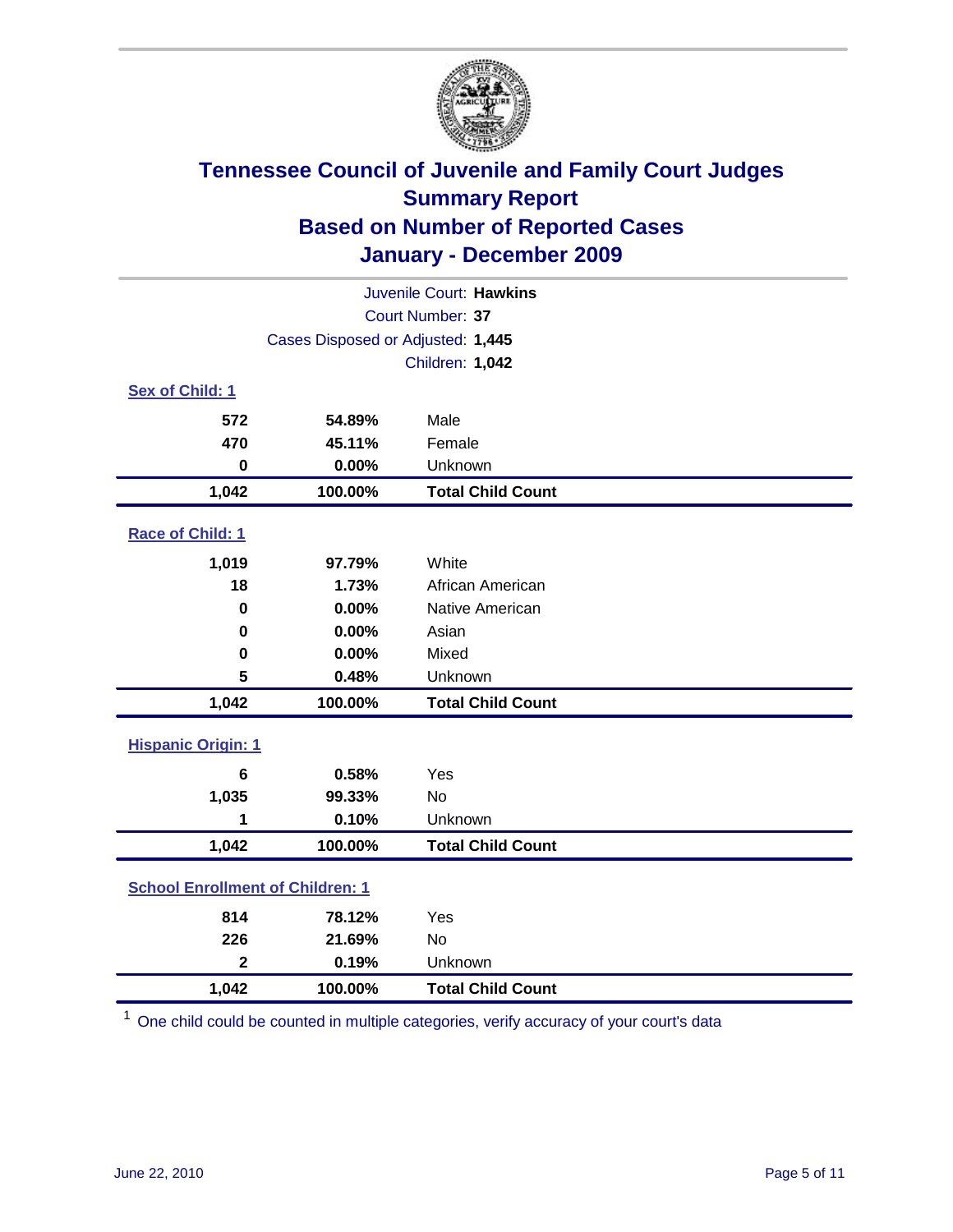

Court Number: **37** Juvenile Court: **Hawkins** Cases Disposed or Adjusted: **1,445** Children: **1,042**

#### **Living Arrangement of Child at Time of Referral: 1**

| 1,042 | 100.00%  | <b>Total Child Count</b>     |
|-------|----------|------------------------------|
| 16    | 1.54%    | Other                        |
| 0     | $0.00\%$ | Unknown                      |
| 35    | 3.36%    | Independent                  |
| 0     | $0.00\%$ | In an Institution            |
| 0     | $0.00\%$ | In a Residential Center      |
| 2     | 0.19%    | In a Group Home              |
| 70    | 6.72%    | With Foster Family           |
| 4     | 0.38%    | With Adoptive Parents        |
| 174   | 16.70%   | <b>With Relatives</b>        |
| 77    | 7.39%    | With Father                  |
| 389   | 37.33%   | With Mother                  |
| 26    | 2.50%    | With Mother and Stepfather   |
| 12    | 1.15%    | With Father and Stepmother   |
| 237   | 22.74%   | With Both Biological Parents |
|       |          |                              |

### **Type of Detention: 2**

| 1.445        | 100.00%  | <b>Total Detention Count</b> |  |
|--------------|----------|------------------------------|--|
| 1            | 0.07%    | Other                        |  |
| 1,406        | 97.30%   | Does Not Apply               |  |
| 0            | $0.00\%$ | Unknown                      |  |
| 1            | 0.07%    | Psychiatric Hospital         |  |
| 0            | 0.00%    | Jail - No Separation         |  |
| 0            | $0.00\%$ | Jail - Partial Separation    |  |
| 0            | 0.00%    | Jail - Complete Separation   |  |
| 35           | 2.42%    | Juvenile Detention Facility  |  |
| $\mathbf{2}$ | 0.14%    | Non-Secure Placement         |  |
|              |          |                              |  |

<sup>1</sup> One child could be counted in multiple categories, verify accuracy of your court's data

<sup>2</sup> If different than number of Cases (1445) verify accuracy of your court's data.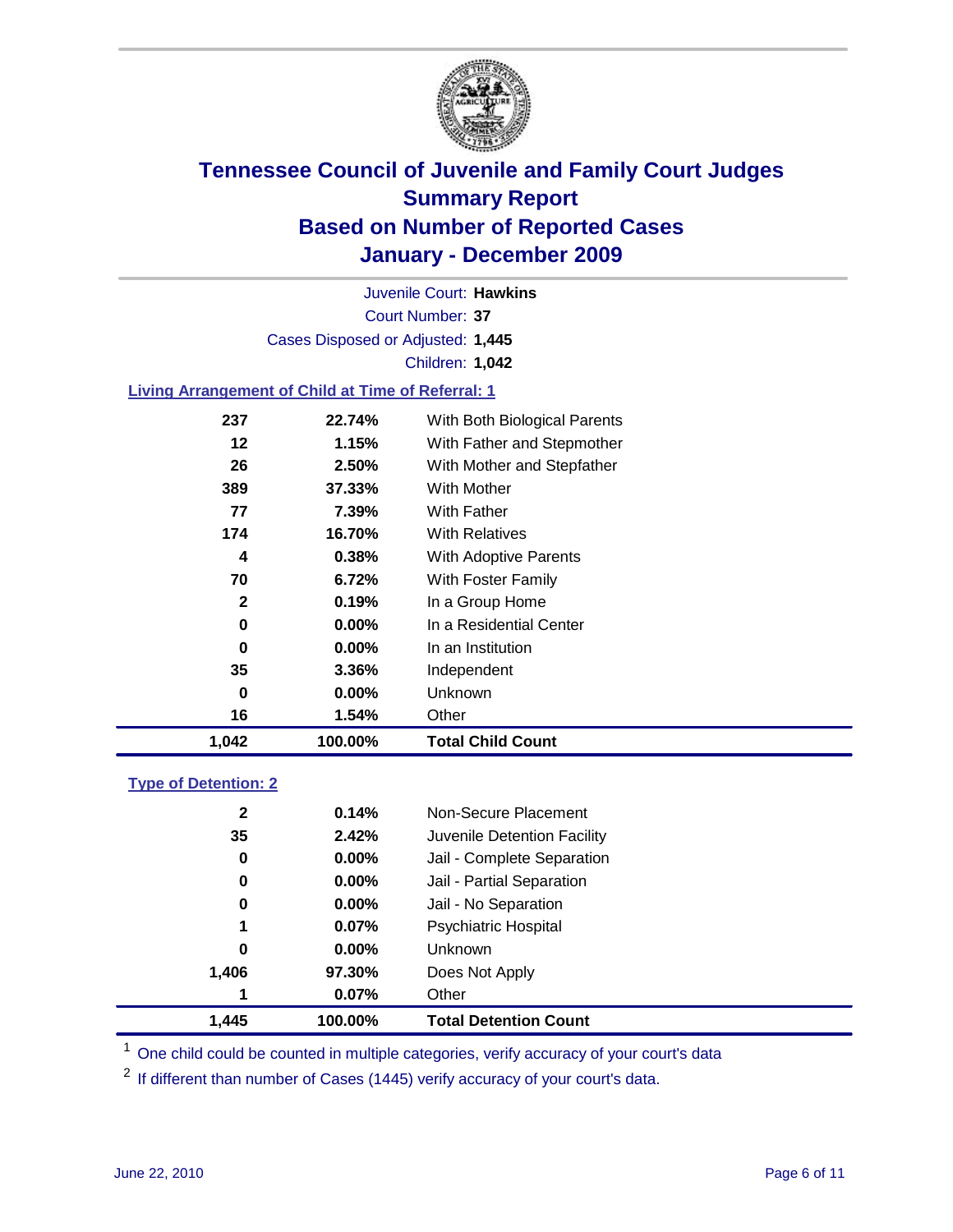

|                                                    | Juvenile Court: Hawkins           |                                      |  |  |  |
|----------------------------------------------------|-----------------------------------|--------------------------------------|--|--|--|
|                                                    | Court Number: 37                  |                                      |  |  |  |
|                                                    | Cases Disposed or Adjusted: 1,445 |                                      |  |  |  |
|                                                    |                                   | Children: 1,042                      |  |  |  |
| <b>Placement After Secure Detention Hearing: 1</b> |                                   |                                      |  |  |  |
| 25                                                 | 1.73%                             | Returned to Prior Living Arrangement |  |  |  |
| 3                                                  | 0.21%                             | Juvenile Detention Facility          |  |  |  |
| 0                                                  | 0.00%                             | Jail                                 |  |  |  |
| 5                                                  | 0.35%                             | Shelter / Group Home                 |  |  |  |
| 1                                                  | 0.07%                             | <b>Foster Family Home</b>            |  |  |  |
| 1                                                  | 0.07%                             | Psychiatric Hospital                 |  |  |  |
| 0                                                  | 0.00%                             | Unknown                              |  |  |  |
| 1,407                                              | 97.37%                            | Does Not Apply                       |  |  |  |
| 3                                                  | 0.21%                             | Other                                |  |  |  |
| 1,445                                              | 100.00%                           | <b>Total Placement Count</b>         |  |  |  |
| <b>Intake Actions: 2</b>                           |                                   |                                      |  |  |  |
|                                                    |                                   |                                      |  |  |  |
| 1,098                                              | 67.44%                            | <b>Petition Filed</b>                |  |  |  |
| 26                                                 | 1.60%                             | <b>Motion Filed</b>                  |  |  |  |
| 219                                                | 13.45%                            | <b>Citation Processed</b>            |  |  |  |
| $\bf{0}$                                           | 0.00%                             | Notification of Paternity Processed  |  |  |  |
| 5                                                  | 0.31%                             | Scheduling of Judicial Review        |  |  |  |
| 0                                                  | 0.00%                             | Scheduling of Administrative Review  |  |  |  |
| 0                                                  | 0.00%                             | Scheduling of Foster Care Review     |  |  |  |
|                                                    | 0.06%                             | Unknown                              |  |  |  |
| 0                                                  | 0.00%                             | Does Not Apply                       |  |  |  |
| 279                                                | 17.14%                            | Other                                |  |  |  |
| 1,628                                              | 100.00%                           | <b>Total Intake Count</b>            |  |  |  |

<sup>1</sup> If different than number of Cases (1445) verify accuracy of your court's data.

<sup>2</sup> If different than number of Referral Reasons (1628), verify accuracy of your court's data.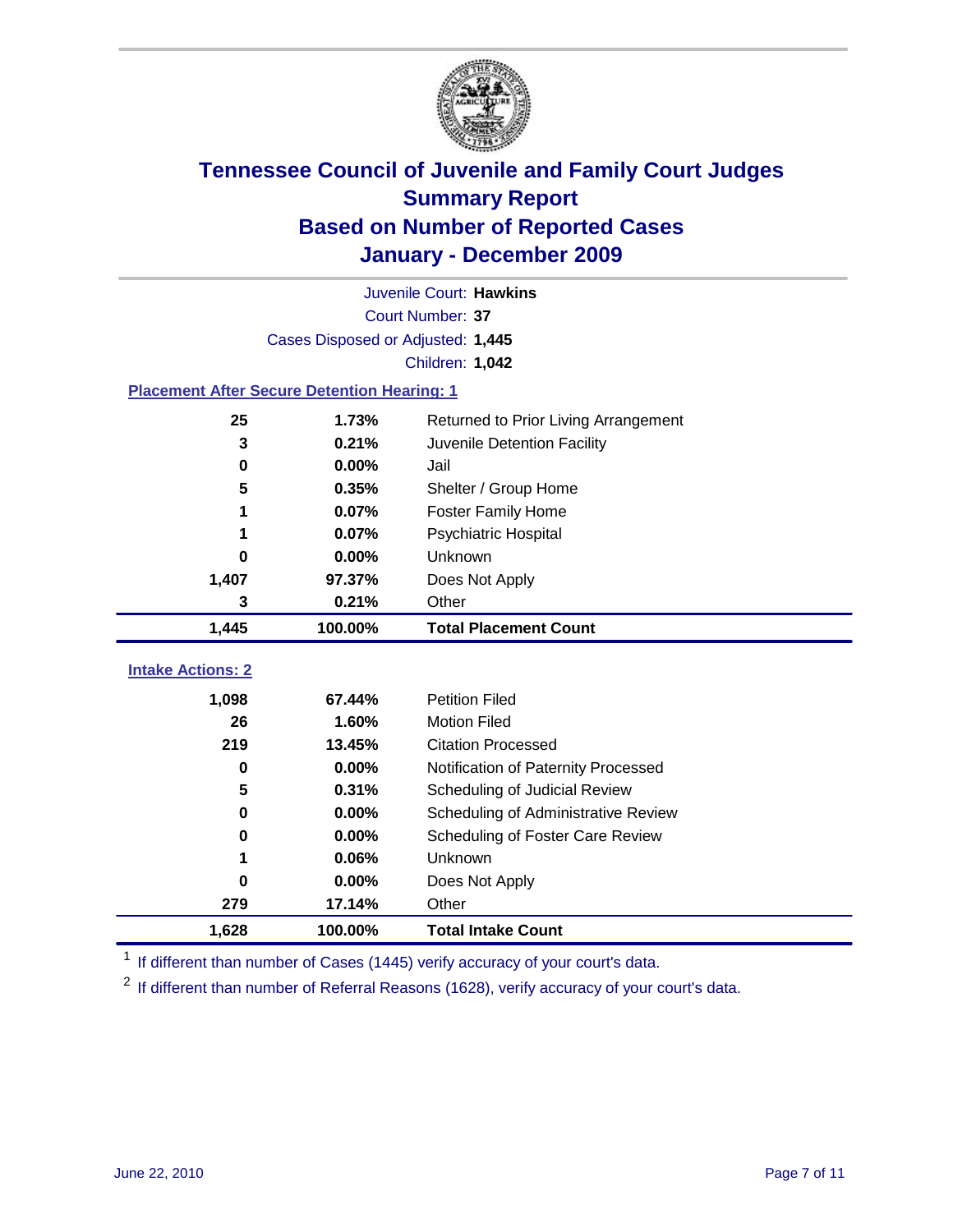

Court Number: **37** Juvenile Court: **Hawkins** Cases Disposed or Adjusted: **1,445** Children: **1,042**

#### **Last Grade Completed by Child: 1**

| 163                                     | 15.64%  | Too Young for School         |  |
|-----------------------------------------|---------|------------------------------|--|
| 27                                      | 2.59%   | Preschool                    |  |
| 20                                      | 1.92%   | Kindergarten                 |  |
| 41                                      | 3.93%   | 1st Grade                    |  |
| 18                                      | 1.73%   | 2nd Grade                    |  |
| 38                                      | 3.65%   | 3rd Grade                    |  |
| 19                                      | 1.82%   | 4th Grade                    |  |
| 22                                      | 2.11%   | 5th Grade                    |  |
| 45                                      | 4.32%   | 6th Grade                    |  |
| 42                                      | 4.03%   | 7th Grade                    |  |
| 82                                      | 7.87%   | 8th Grade                    |  |
| 119                                     | 11.42%  | 9th Grade                    |  |
| 155                                     | 14.88%  | 10th Grade                   |  |
| 156                                     | 14.97%  | 11th Grade                   |  |
| 6                                       | 0.58%   | 12th Grade                   |  |
| 1                                       | 0.10%   | Non-Graded Special Ed        |  |
| $\mathbf{2}$                            | 0.19%   | <b>GED</b>                   |  |
| 35                                      | 3.36%   | Graduated                    |  |
| $\mathbf 0$                             | 0.00%   | <b>Never Attended School</b> |  |
| 42                                      | 4.03%   | Unknown                      |  |
| 9                                       | 0.86%   | Other                        |  |
| 1,042                                   | 100.00% | <b>Total Child Count</b>     |  |
| <b>Enrolled in Special Education: 1</b> |         |                              |  |

One child could be counted in multiple categories, verify accuracy of your court's data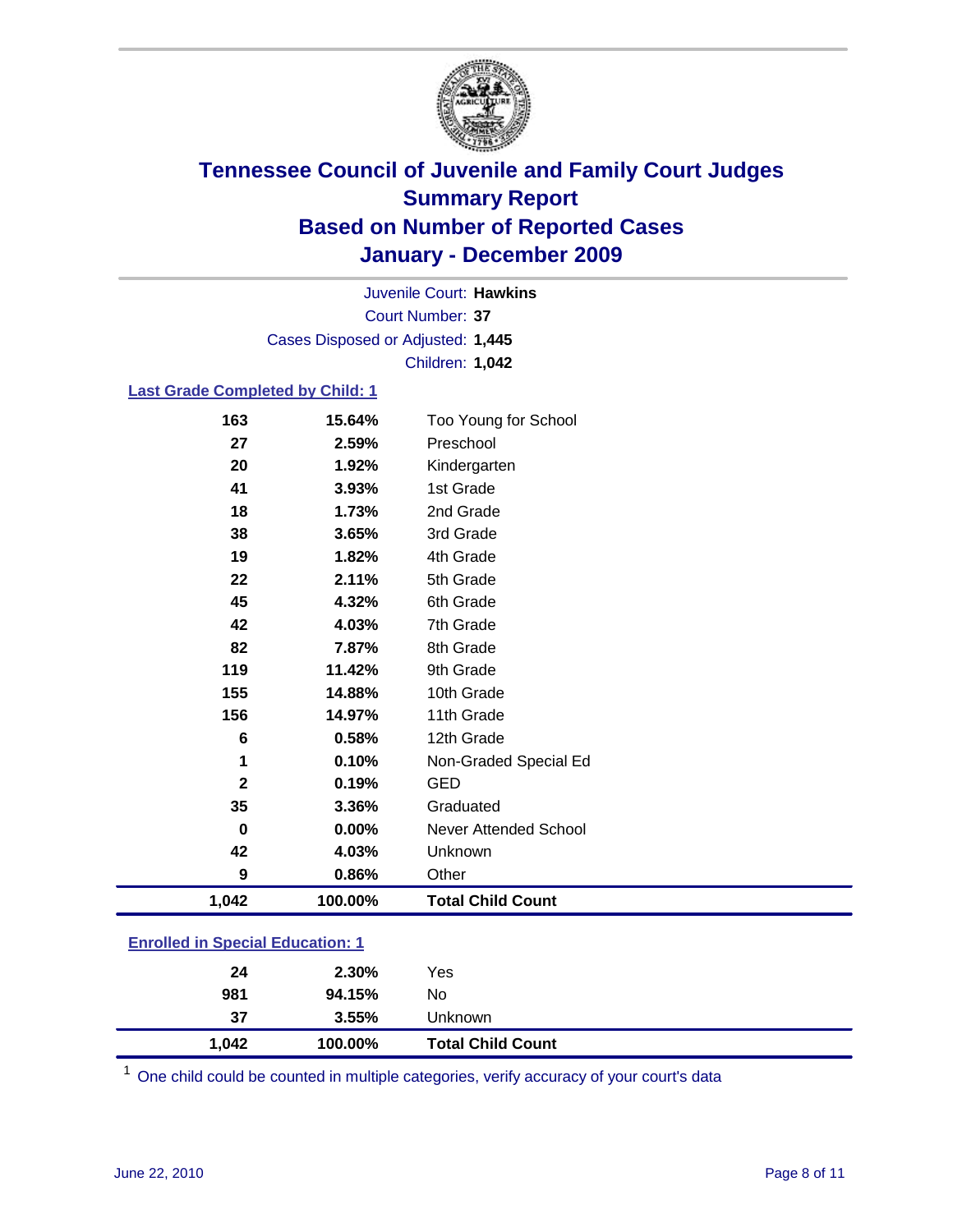

| Juvenile Court: Hawkins |                                   |                           |  |  |  |
|-------------------------|-----------------------------------|---------------------------|--|--|--|
|                         | Court Number: 37                  |                           |  |  |  |
|                         | Cases Disposed or Adjusted: 1,445 |                           |  |  |  |
|                         | <b>Children: 1,042</b>            |                           |  |  |  |
|                         | <b>Action Executed By: 1</b>      |                           |  |  |  |
| 1,228                   | 75.43%                            | Judge                     |  |  |  |
| 1                       | 0.06%                             | Referee                   |  |  |  |
| 396                     | 24.32%                            | <b>YSO</b>                |  |  |  |
| 3                       | 0.18%                             | Other                     |  |  |  |
| 0                       | 0.00%                             | Unknown                   |  |  |  |
| 1,628                   | 100.00%                           | <b>Total Action Count</b> |  |  |  |

### **Formal / Informal Actions: 1**

| 31           | 1.90%    | Dismissed                                        |
|--------------|----------|--------------------------------------------------|
| 1            | $0.06\%$ | Retired / Nolle Prosequi                         |
| 454          | 27.89%   | <b>Complaint Substantiated Delinquent</b>        |
| 45           | 2.76%    | <b>Complaint Substantiated Status Offender</b>   |
| 0            | $0.00\%$ | <b>Complaint Substantiated Dependent/Neglect</b> |
| $\mathbf{2}$ | 0.12%    | <b>Complaint Substantiated Abused</b>            |
| $\bf{0}$     | $0.00\%$ | <b>Complaint Substantiated Mentally III</b>      |
| 365          | 22.42%   | Informal Adjustment                              |
| 46           | 2.83%    | <b>Pretrial Diversion</b>                        |
| 0            | $0.00\%$ | <b>Transfer to Adult Court Hearing</b>           |
| 0            | $0.00\%$ | Charges Cleared by Transfer to Adult Court       |
| 614          | 37.71%   | Special Proceeding                               |
| 2            | 0.12%    | <b>Review Concluded</b>                          |
| 3            | 0.18%    | Case Held Open                                   |
| 65           | 3.99%    | Other                                            |
| 0            | $0.00\%$ | <b>Unknown</b>                                   |
| 1,628        | 100.00%  | <b>Total Action Count</b>                        |

<sup>1</sup> If different than number of Referral Reasons (1628), verify accuracy of your court's data.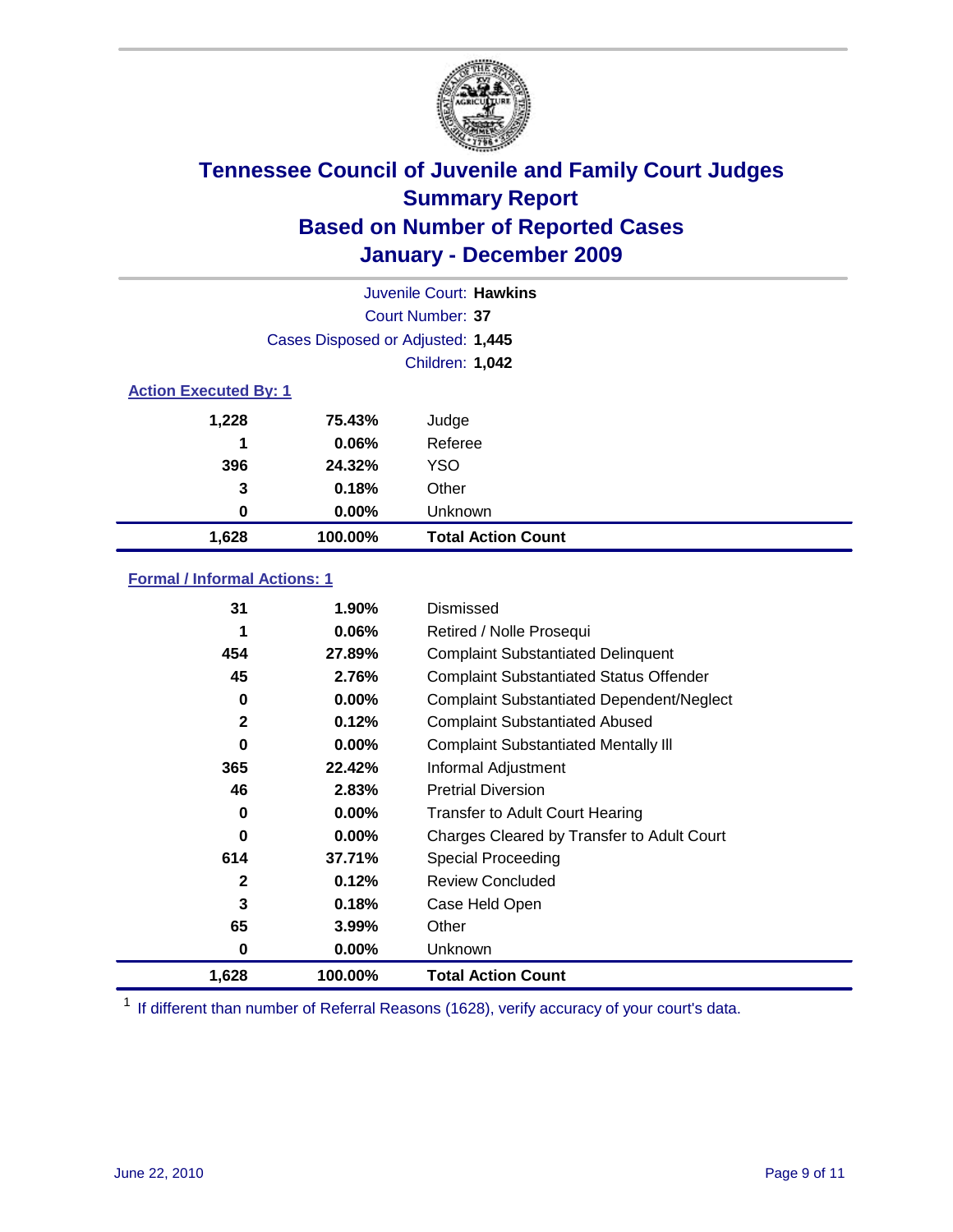

|                       |                                   | Juvenile Court: Hawkins                               |
|-----------------------|-----------------------------------|-------------------------------------------------------|
|                       |                                   | Court Number: 37                                      |
|                       | Cases Disposed or Adjusted: 1,445 |                                                       |
|                       |                                   | Children: 1,042                                       |
| <b>Case Outcomes:</b> |                                   | There can be multiple outcomes for one child or case. |
| 95                    | 3.46%                             | <b>Case Dismissed</b>                                 |
| 1                     | 0.04%                             | Case Retired or Nolle Prosequi                        |
| 7                     | 0.25%                             | Warned / Counseled                                    |
| 19                    | 0.69%                             | <b>Held Open For Review</b>                           |
| 14                    | 0.51%                             | Supervision / Probation to Juvenile Court             |
| 1                     | 0.04%                             | <b>Probation to Parents</b>                           |
| $\mathbf 2$           | 0.07%                             | Referral to Another Entity for Supervision / Service  |
| 26                    | 0.95%                             | Referred for Mental Health Counseling                 |
| 47                    | 1.71%                             | Referred for Alcohol and Drug Counseling              |
| 0                     | 0.00%                             | Referred to Alternative School                        |
| 0                     | 0.00%                             | Referred to Private Child Agency                      |
| 104                   | 3.79%                             | Referred to Defensive Driving School                  |
| 0                     | 0.00%                             | Referred to Alcohol Safety School                     |
| 25                    | 0.91%                             | Referred to Juvenile Court Education-Based Program    |
| 2                     | 0.07%                             | Driver's License Held Informally                      |
| 0                     | 0.00%                             | <b>Voluntary Placement with DMHMR</b>                 |
| 0                     | 0.00%                             | <b>Private Mental Health Placement</b>                |
| 0                     | 0.00%                             | <b>Private MR Placement</b>                           |
| 0                     | 0.00%                             | Placement with City/County Agency/Facility            |
| 3                     | 0.11%                             | Placement with Relative / Other Individual            |
| 288                   | 10.48%                            | Fine                                                  |
| 335                   | 12.20%                            | <b>Public Service</b>                                 |
| 43                    | 1.57%                             | Restitution                                           |
| 1                     | 0.04%                             | <b>Runaway Returned</b>                               |
| 84                    | 3.06%                             | No Contact Order                                      |
| 0                     | 0.00%                             | Injunction Other than No Contact Order                |
| 1                     | 0.04%                             | <b>House Arrest</b>                                   |
| 0                     | 0.00%                             | <b>Court Defined Curfew</b>                           |
| 0                     | 0.00%                             | Dismissed from Informal Adjustment                    |
| 0                     | 0.00%                             | <b>Dismissed from Pretrial Diversion</b>              |
| 0                     | 0.00%                             | Released from Probation                               |
| 4                     | 0.15%                             | <b>Transferred to Adult Court</b>                     |
| 0                     | 0.00%                             | <b>DMHMR Involuntary Commitment</b>                   |